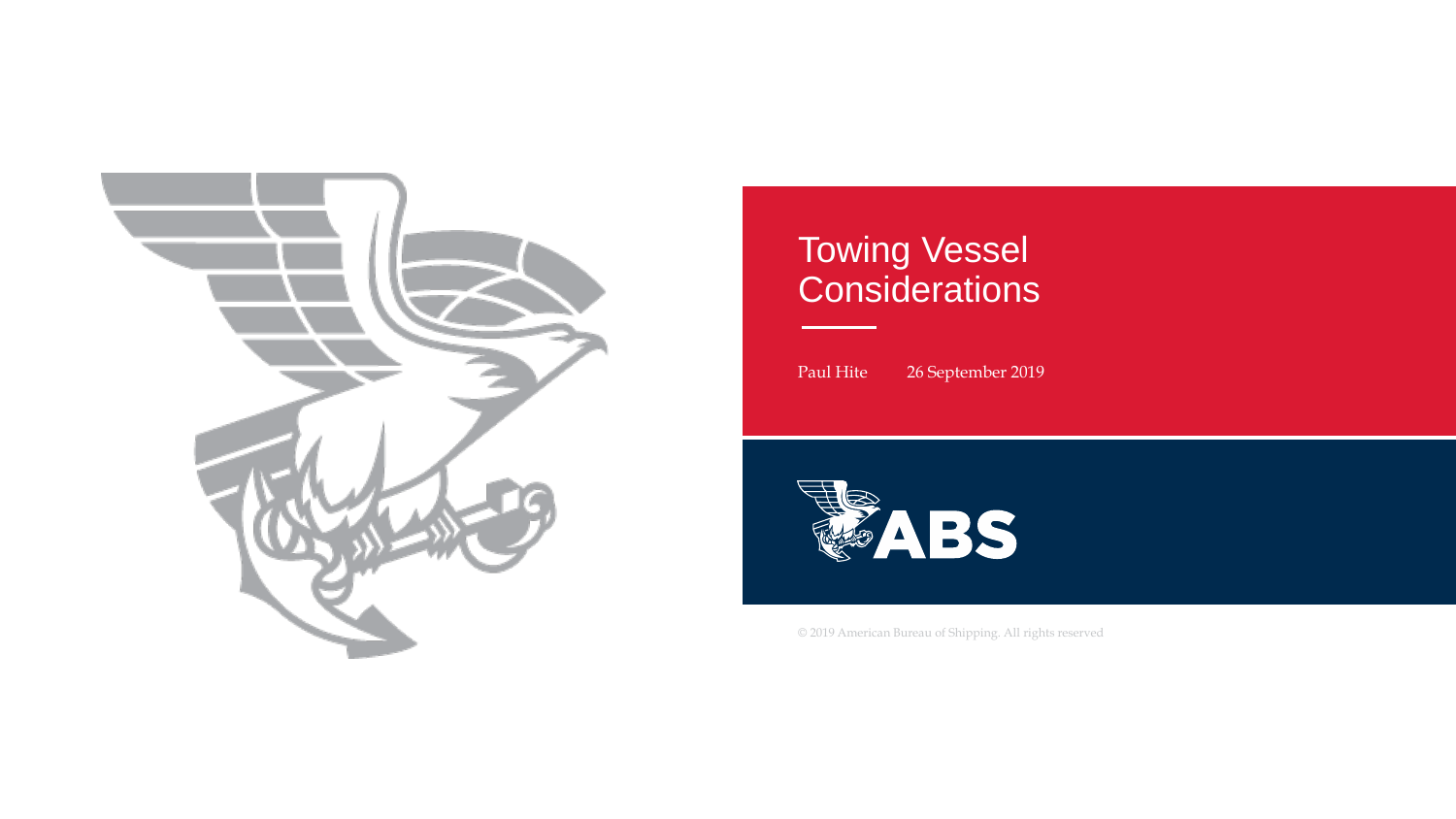## Safety Moment



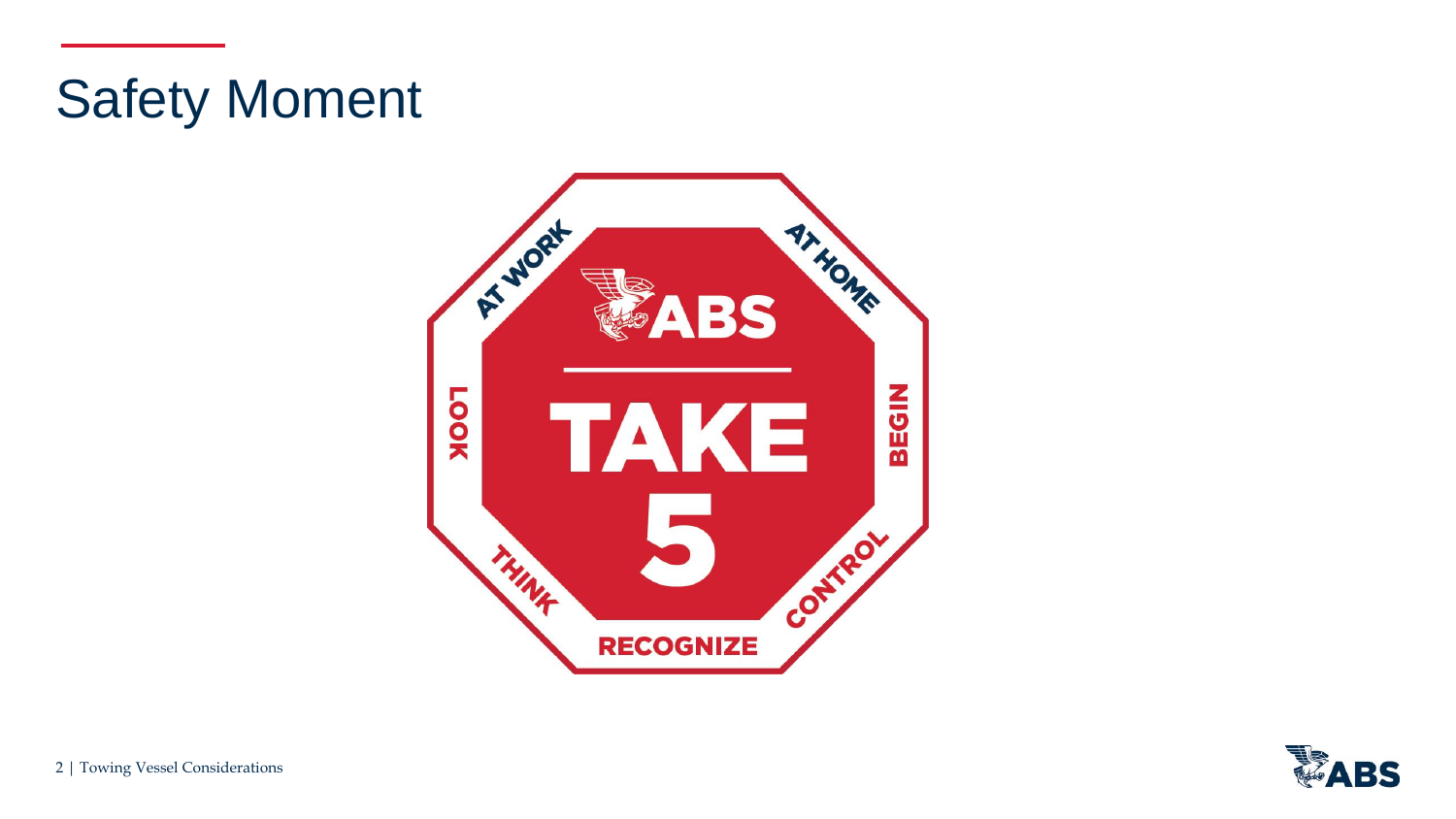#### ABS Service Network



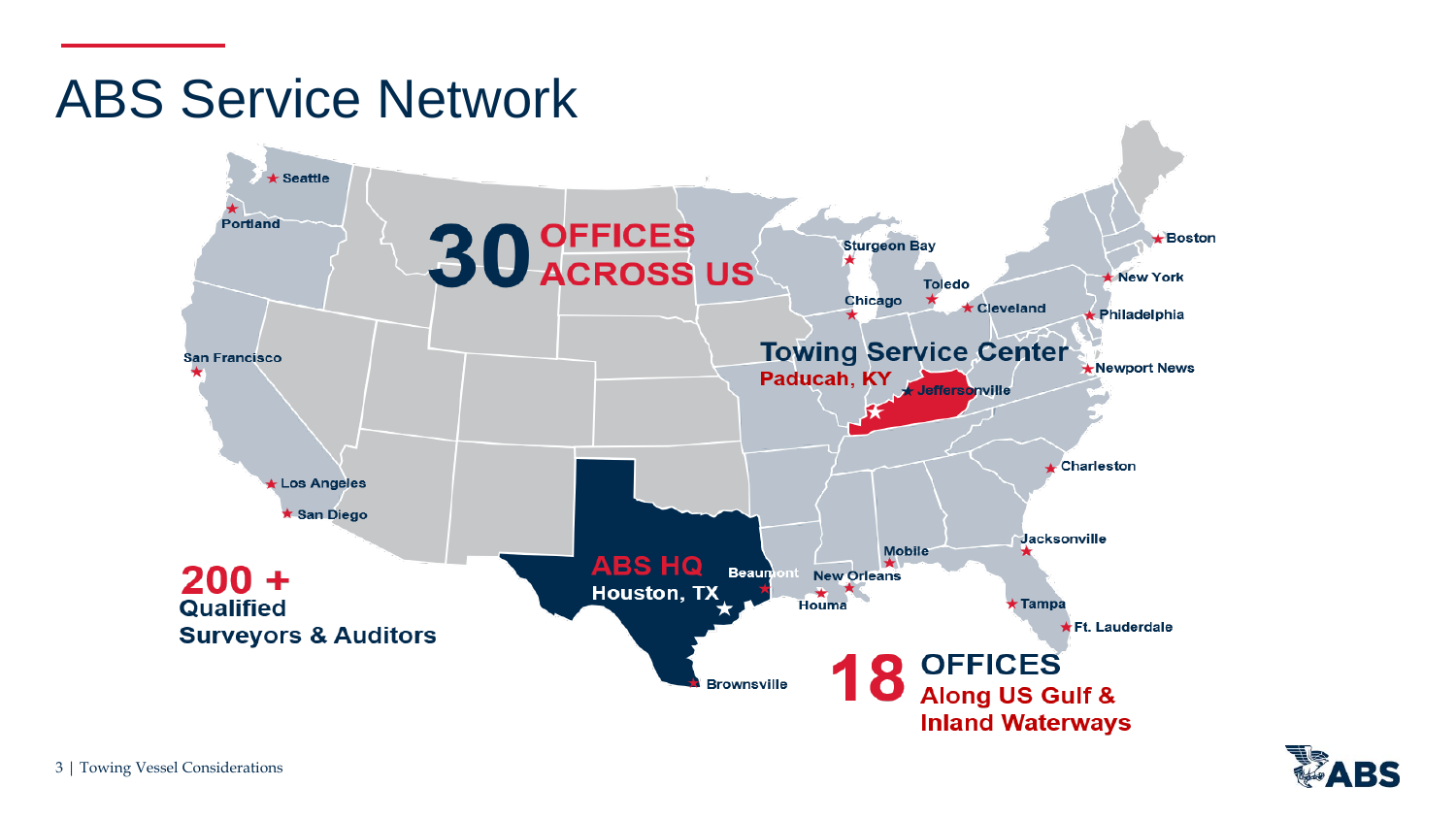#### Achieving Inspection Certification



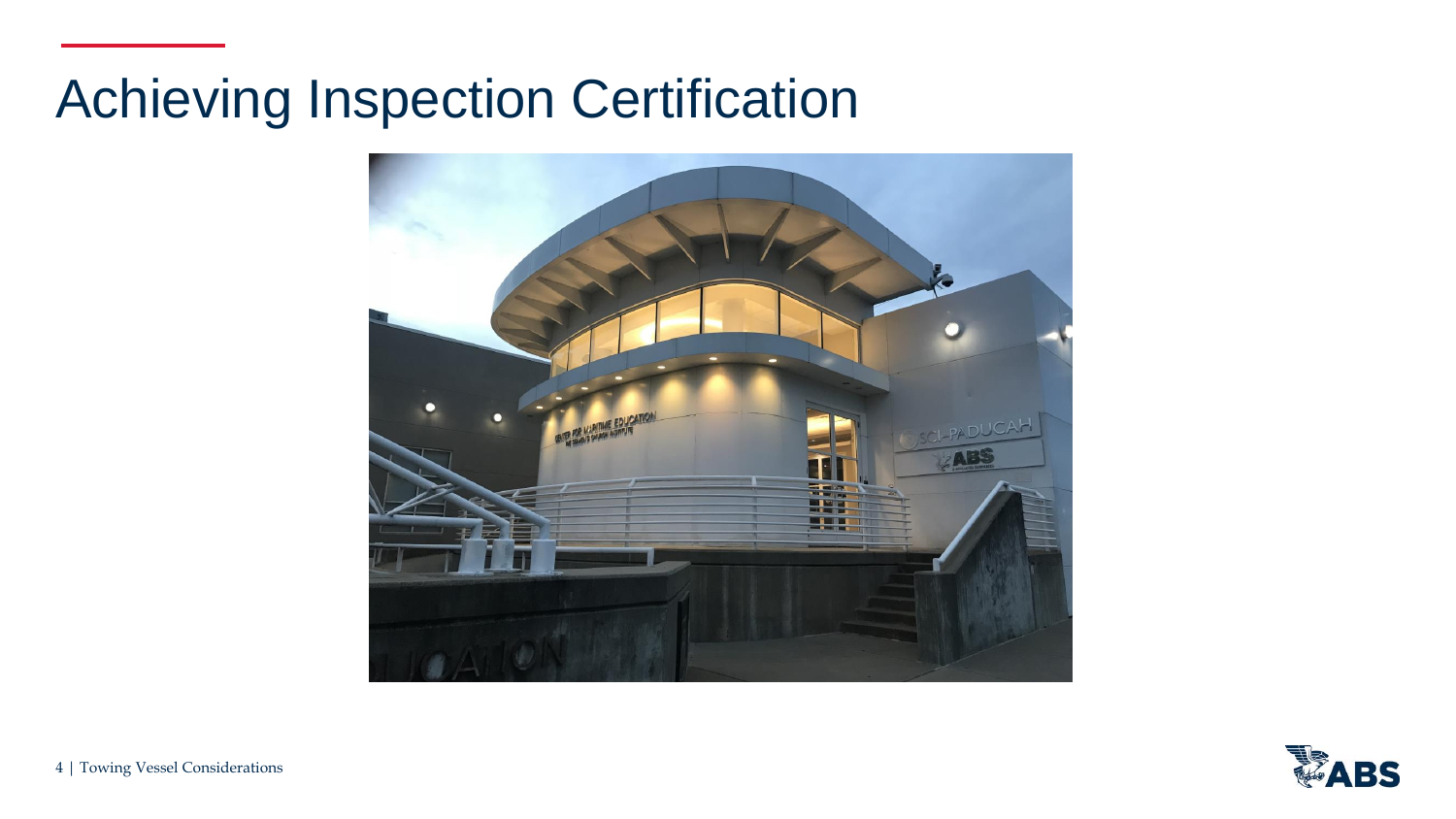# Towing Safety Management System (TSMS)

- Outlines company processes to promote safe, efficient operations
- Procedures only as good as accompanying training
- TSMS procedures dynamic, not static



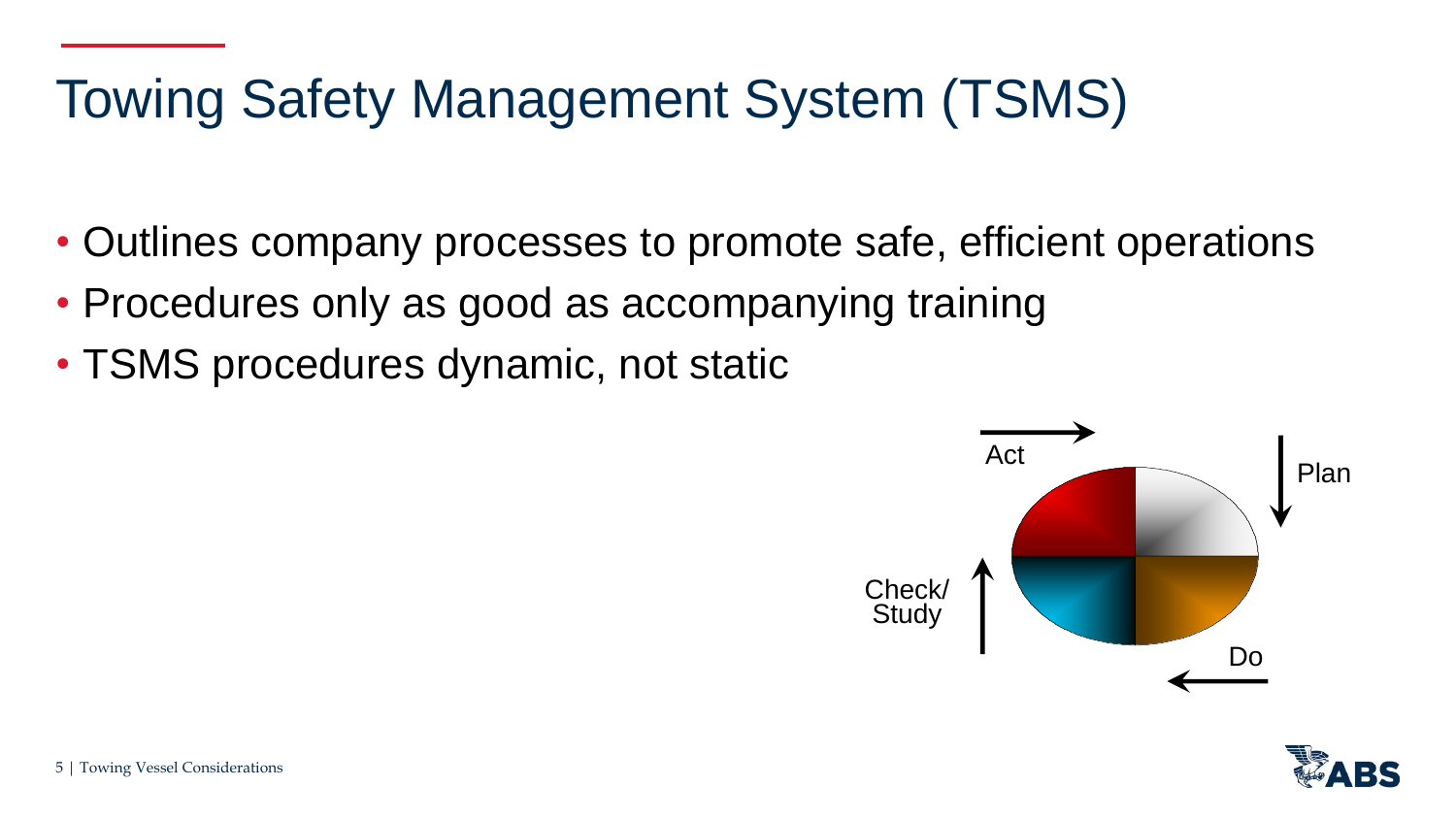## TSMS Considerations

- Eliminate redundancy and zero-value
- Understand risks of hard (paper) copies
- Promote employee feedback (e.g. Master's Review)
- Upper management must take lead role in promoting safe culture through actions



Photo Credit: David Rider, Seamen's Church

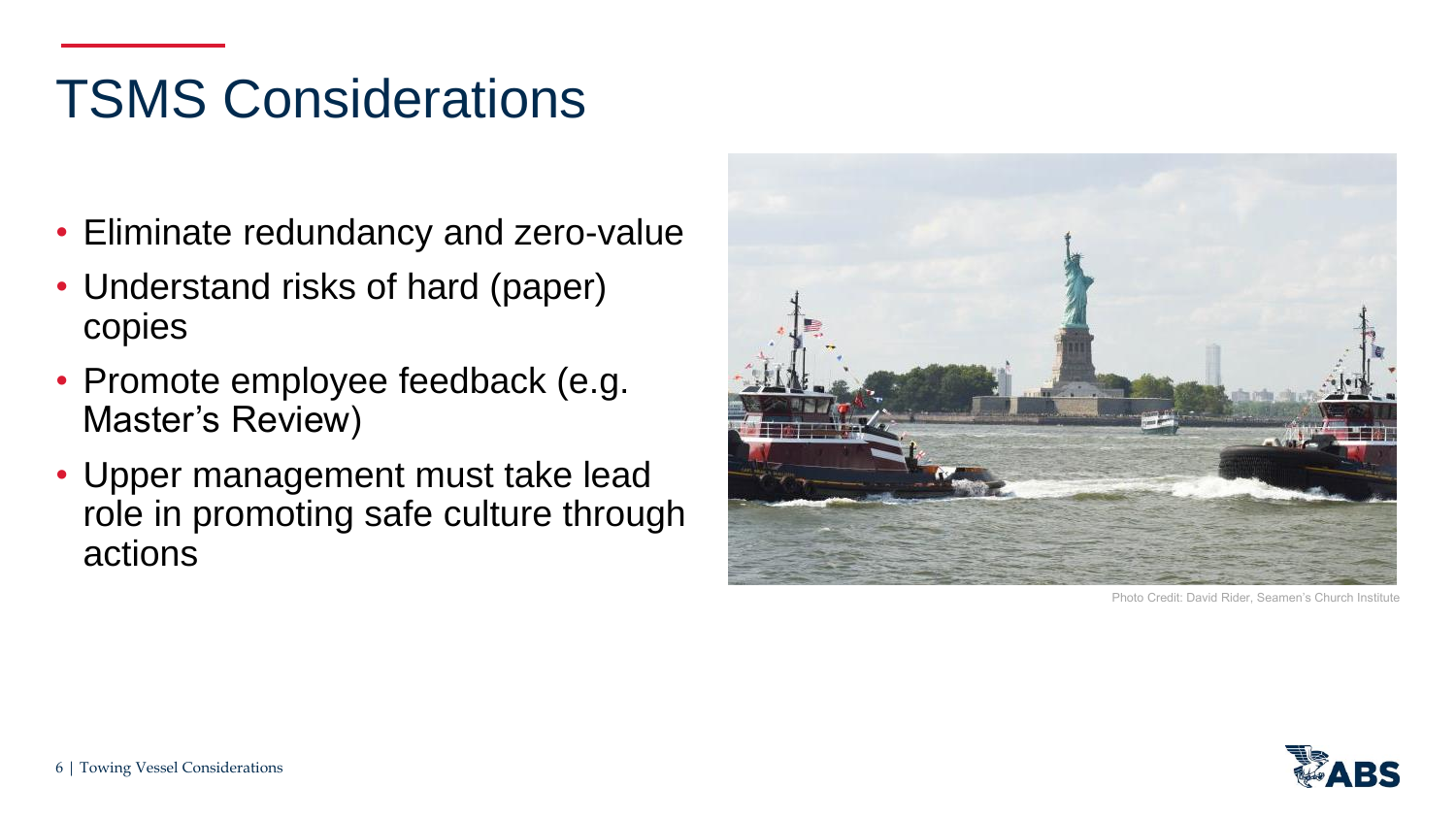

An effective TSMS:

- Protects people, property and environment
- Emphasizes leading indicators and evaluates lagging indicators
- Promotes happier, more productive employees

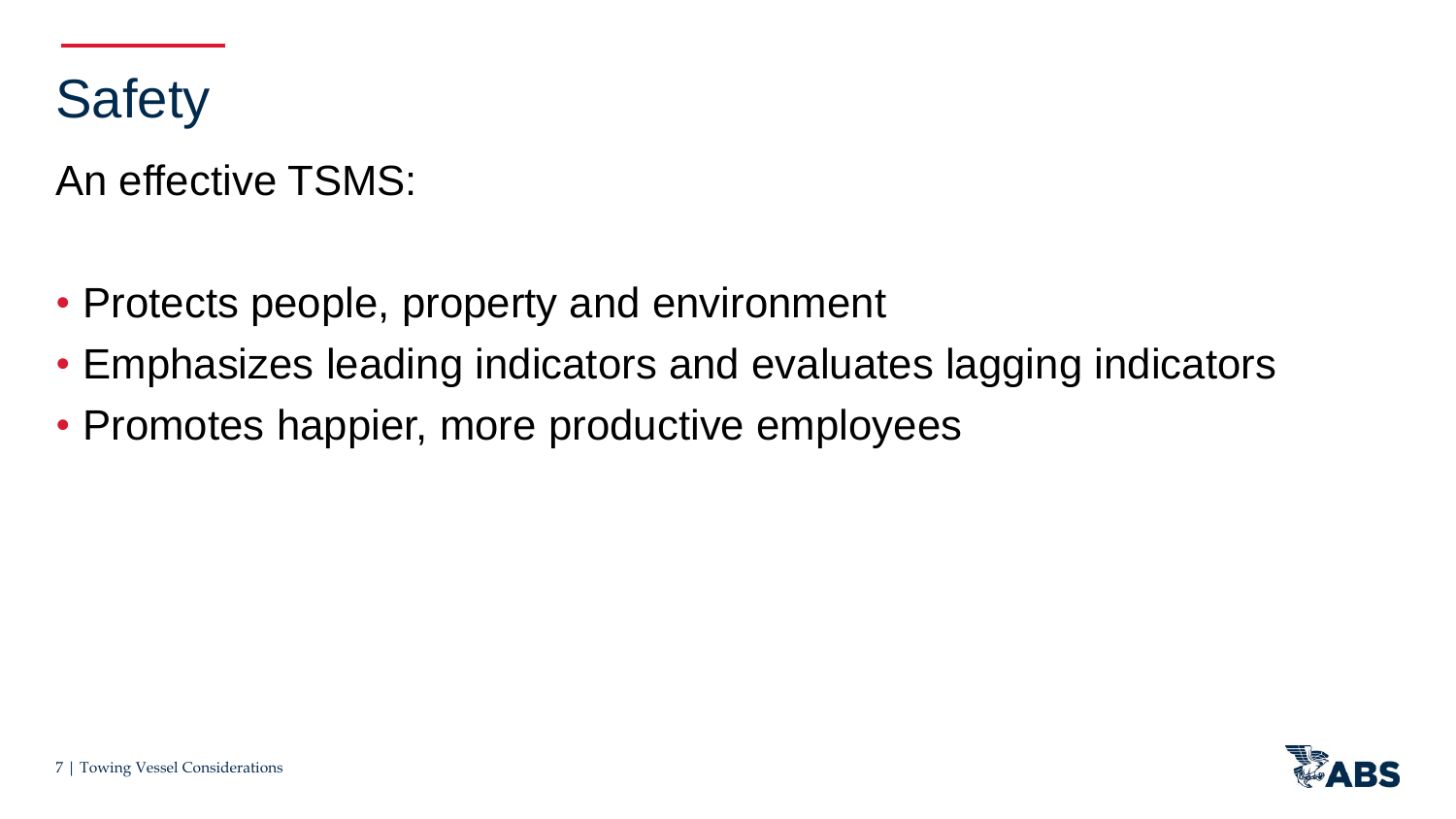#### **Efficiency**

An effective TSMS:

- Contains procedures (Routine and emergency) to realize efficiencies
- Protects company's reputation with industry stakeholders
- Reduces/eliminates fines and legal repercussions

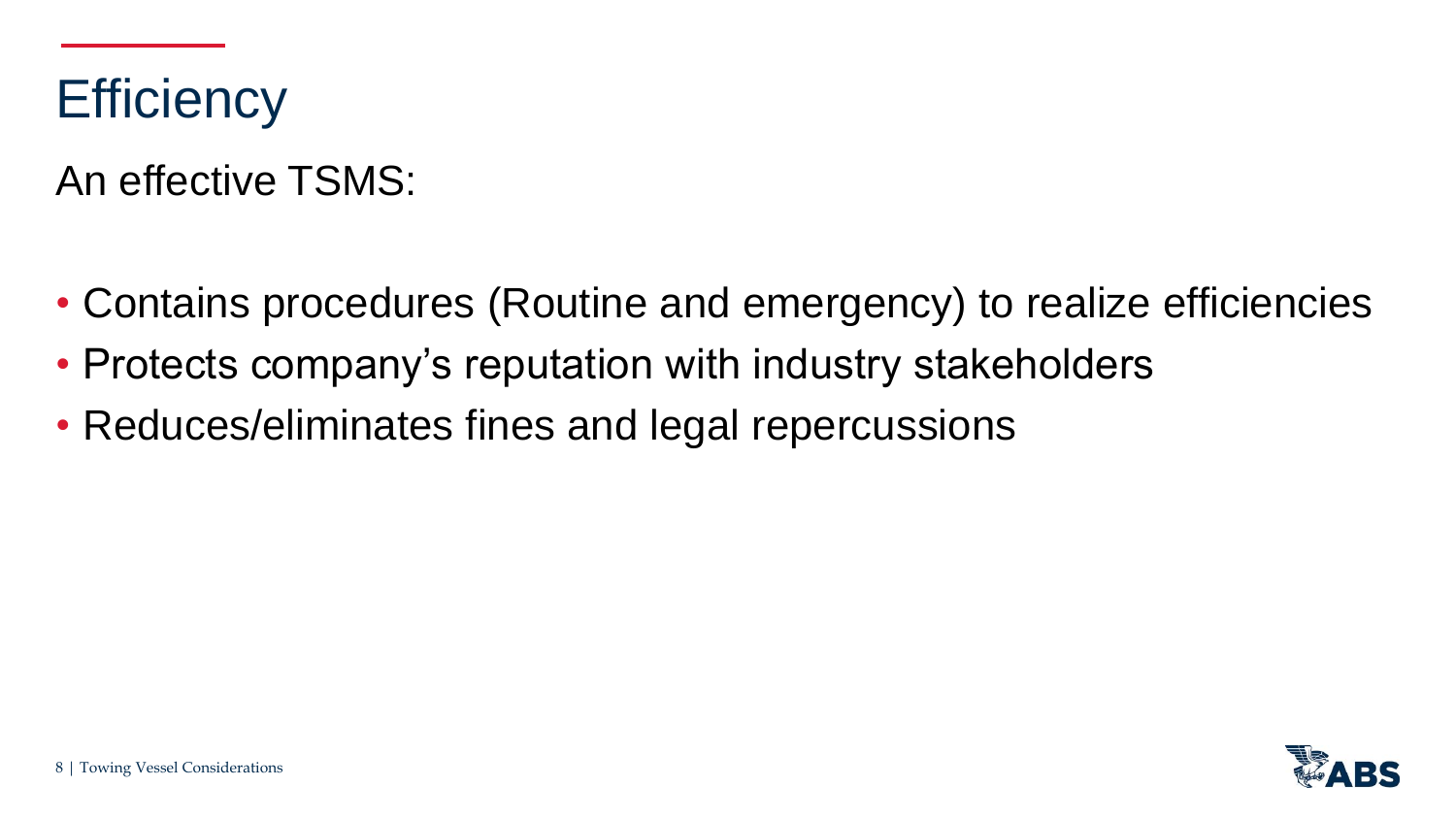## CVC-WI-010(1) Special Consideration

OCMI may grant special consideration for:

- Use of Type II and III PFDs in lieu of work vests
- Aluminum flammable storage lockers
- Fire pump pressure testing
- Length of fire hose other than 50'
- Pressure vessel MAWP marking
- Ventilation closures



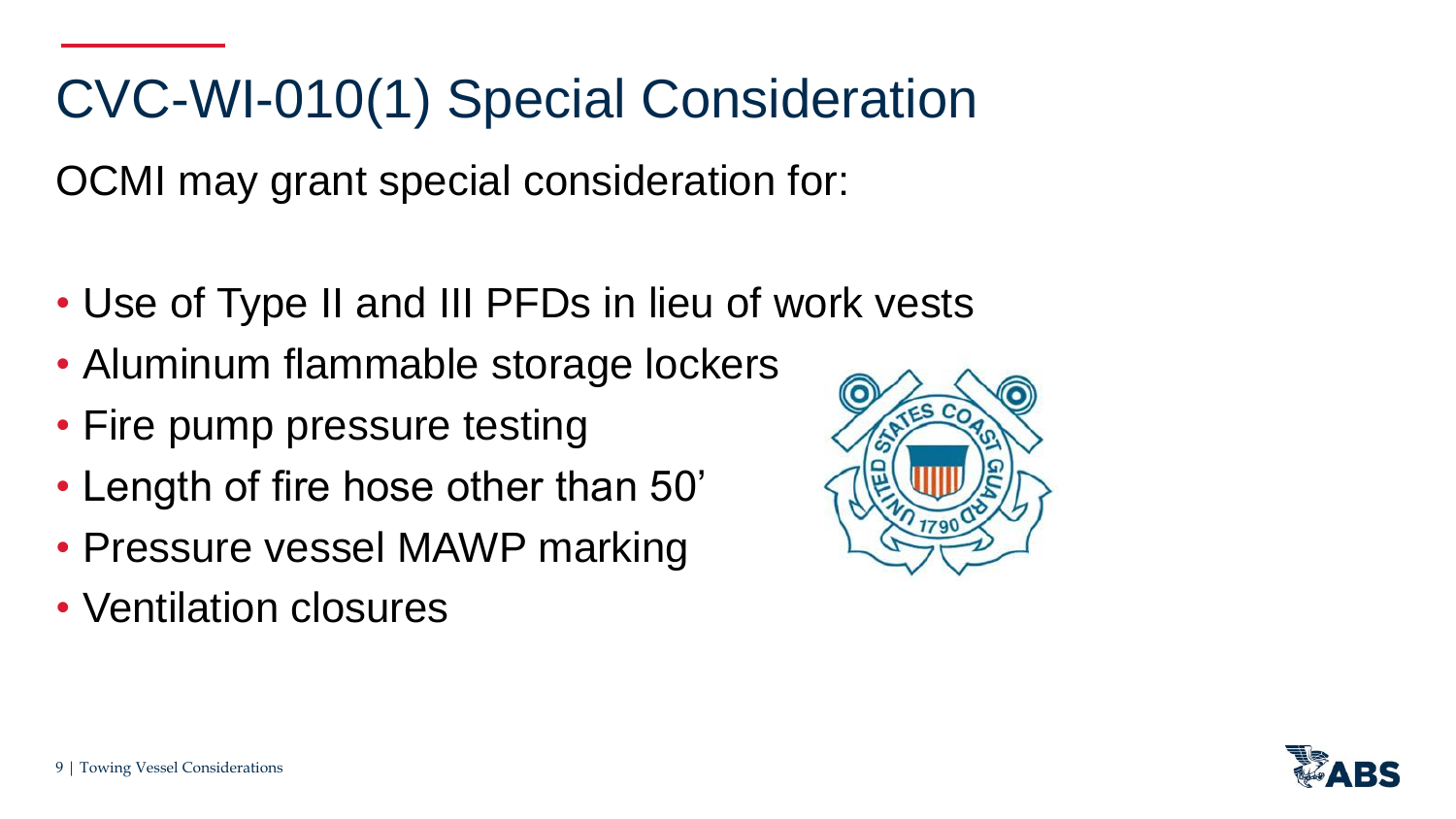#### Current Deficiencies

- Vessel Restricted in Ability to Maneuver (VRAM) lights and corresponding day shapes
- Fire detection control panel location
- Fixed  $CO<sub>2</sub>$  system bottles located in protected space
- Ventilation opening/closures missing
- Vessel structural fractures

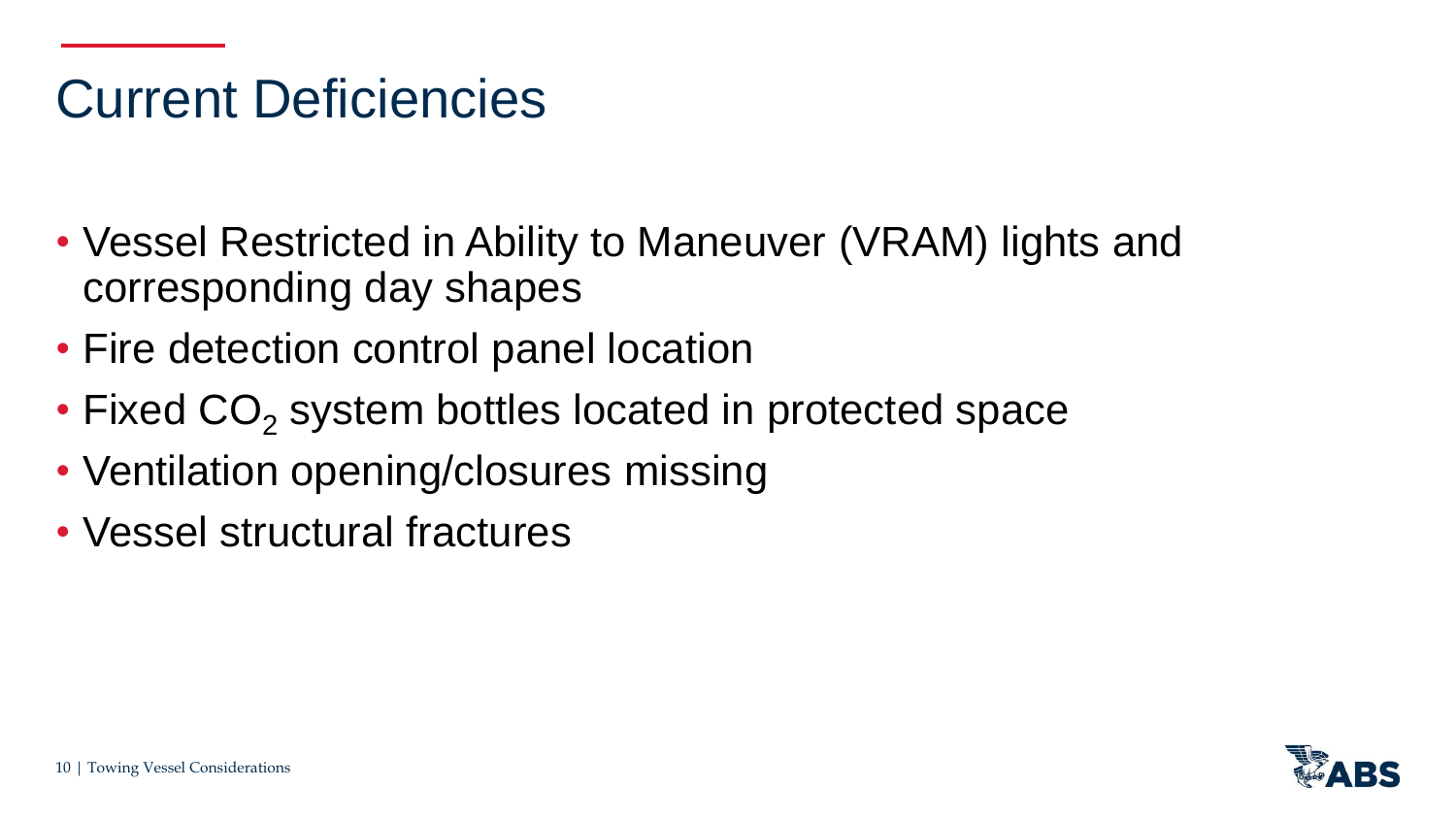## Current Deficiencies (cont.)

- Crew TSMS Knowledge
- Unsatisfactory drill performance
- Internal audits not performed annually for all management offices, **branch offices**, or vessels
- Line-throwing apparatus
- Others?